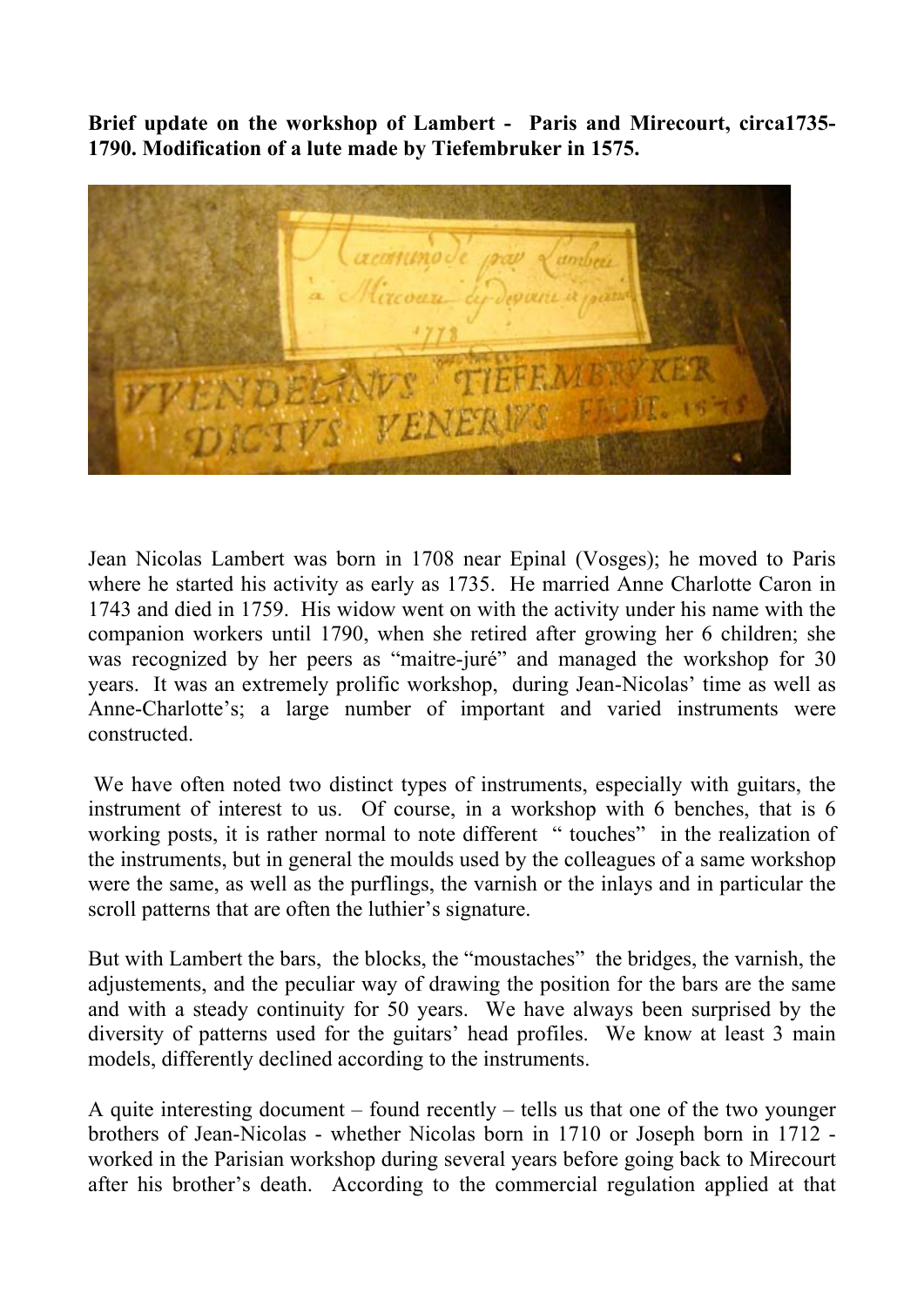time, the workshop's manager, the *boss,* was officially declared and made a living with his work, the younger brother (perhaps even the two) was not listed in the records. This could be a satisfactory explanation of the two - very different - models used for the guitar heads that the Lambert workshop offered its clientele: those of Jean-Nicolas, and those of his brother, who probably enjoyed a more important status, higher than an ordinary worker, and had the opportunity of drawing his own profile.

In the Parisian workshop, Lambert constructed and offered all kinds of instruments "in the fashion": guitars, violins and cellos, hurdy-gurdies, quintons, mandolins, and even marine trumpets. He was a "generalist" luthier helped by his companion workers. Lambert's production was enormous and cannot be the result of only one man, drawing, constructing, varnishing, setting up, selling, delivering to the aristocratic clientele and at the same time receiving customers, listening to musicians, renting numerous instruments, maintaining them, making ordinary repairs as well as extra-ordinary ones.

It is in an "extra-ordinary" repair that we found this rare and magnificent document: a simple hand written label that says: "*mended by Lambert in Mirecourt "ci-devant" in Paris in 1778".* This label was glued in the box of an antique lute build by Tiefembruker in 1575, re-arranged in guitar. It tells us that a Lambert was in activity in Mirecourt in 1778. The words "ci-devant", used a long time before the French Revolution of 1789, indicated the anteriority of an information. In this case, that a certain Lambert was active in Mirecourt in 1778, that he came from Paris and was proud of it, and wanted to precise this fact. This instrument re-arranged by a Lambert - who is not Jean-Nicolas, dead 20 years before -, had all the elements to authenticate the work of Lambert's workshop: bars, purflings, the rose, and the particular drawing of the head. This label tells us that a long time after Jean-Nicolas' death, *one* Lambert went on with the same "workshop touch", the same patterns, the same models, to construct or commission the construction of guitars in Mirecourt. It also allows us to extrapolate on the habit of the Parisian luthiers of going to Mirecourt to look for the qualified labour force for their workshops and the fact that seldom these workers could sign their work.

We can suppose that Anne-Charlotte, managing the important and prolific Parisian workshop, might have discreetly delegated her defunct husband's younger brother to Mirecourt to organize and commission the construction of instruments that were sold in Paris afterwards. These commercial transactions between Paris and Mirecourt lasted until the factories were shut in the 60s.

This great lute is one of the few surviving instrument made by this prestigious luthier, nicknamed during his life "the venered" by enthusiast musicians. The body is made of willow, in excellent condition, including the interior construction. There are still some lutes of the Dynasty Tiefembruker preserved, here and there, around the world, more or less good condition, modified and processed as has always required